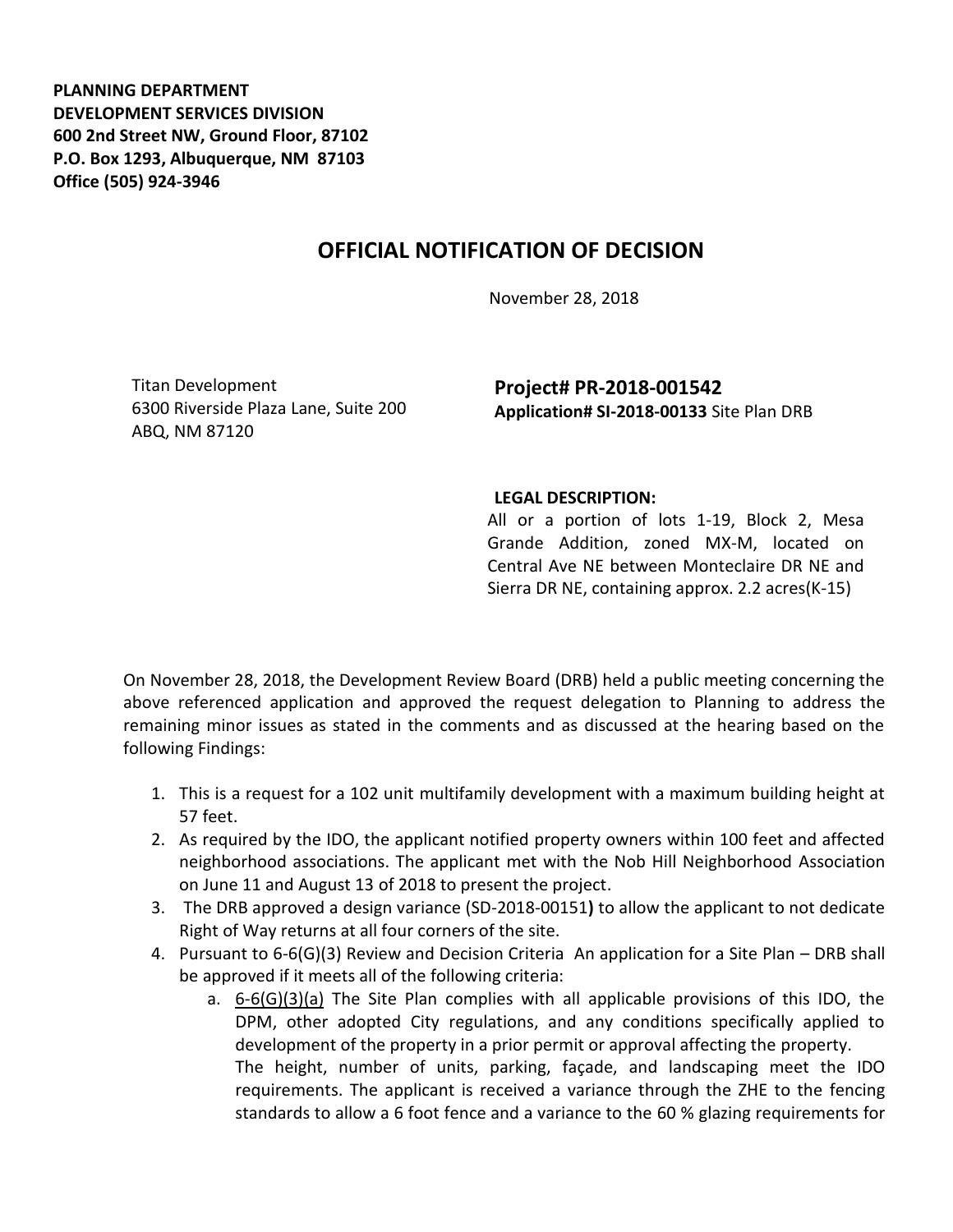Official Notice of Decision Project # PR-2018-001734 Application# SD-2018-00100 November 28, 2018 Page 2 of 3

> the east and west facades and the requirement for 20% glazing on the east façade second floor and above.

b. 6-6(G)(3)(b) The City's existing infrastructure and public improvements, including but not limited to its street, trail, drainage, and sidewalk systems, have adequate capacity to serve the proposed development, and any burdens on those systems have been mitigated to the extent practicable.

The site has access to a full range of urban services including utilities, roads and emergency services. A traffic impact study was not required for the project.

c.  $6-6(G)(3)(c)$  The Site Plan mitigates any significant adverse impacts on the surrounding area to the maximum extent practicable. Landscape buffers are provided and the building is located along Central Avenue away from the single family development to the north.

## **Conditions:**

- 1. This plan is valid Site Plan is valid 5 years from DRB approval. An extension may be requested prior to the expiration date.
- 2. Planning will verify that the Grading and Drainage Plan with a stamp date of 11-12-18 is included in the site plan set.
- 3. Planning will verify that the IIA has been executed.
- 4. The applicant will obtain final sign off from Planning by **January 30, 2019** or the case will be scheduled for the next DRB hearing and can be denied per the DRB Rules of Procedure.
- 5. The applicant will bring two paper copies to be signed off by Planning. Planning will keep one signed off copy. A pdf of the signed off set will be email to the PLNDRS.

APPEAL: If you wish to appeal this decision, you must do so within 15 days of the DRB's decision or by **DECEMBER 13, 2018.** The date of the DRB's decision is not included in the 15-day period for filing an appeal, and if the  $15<sup>th</sup>$  day falls on a Saturday, Sunday or Holiday, the next working day is considered as the deadline for filing the appeal.

For more information regarding the appeal process, please refer to Section 14-16-6-4(U) of the Integrated Development Ordinance (IDO). A Non-Refundable filing fee will be calculated at the Land Development Coordination Counter and is required at the time the appeal is filed.

You will receive notification if any person files an appeal. If there is no appeal, you can receive Building Permits at any time after the appeal deadline quoted above, provided all conditions imposed at the time of approval have been met. Applicants submitting for building permit prior to the completion of the appeal period do so at their own risk. Successful applicants are reminded that there may be other City regulations of the IDO that must be complied with, even after approval of the referenced application(s).